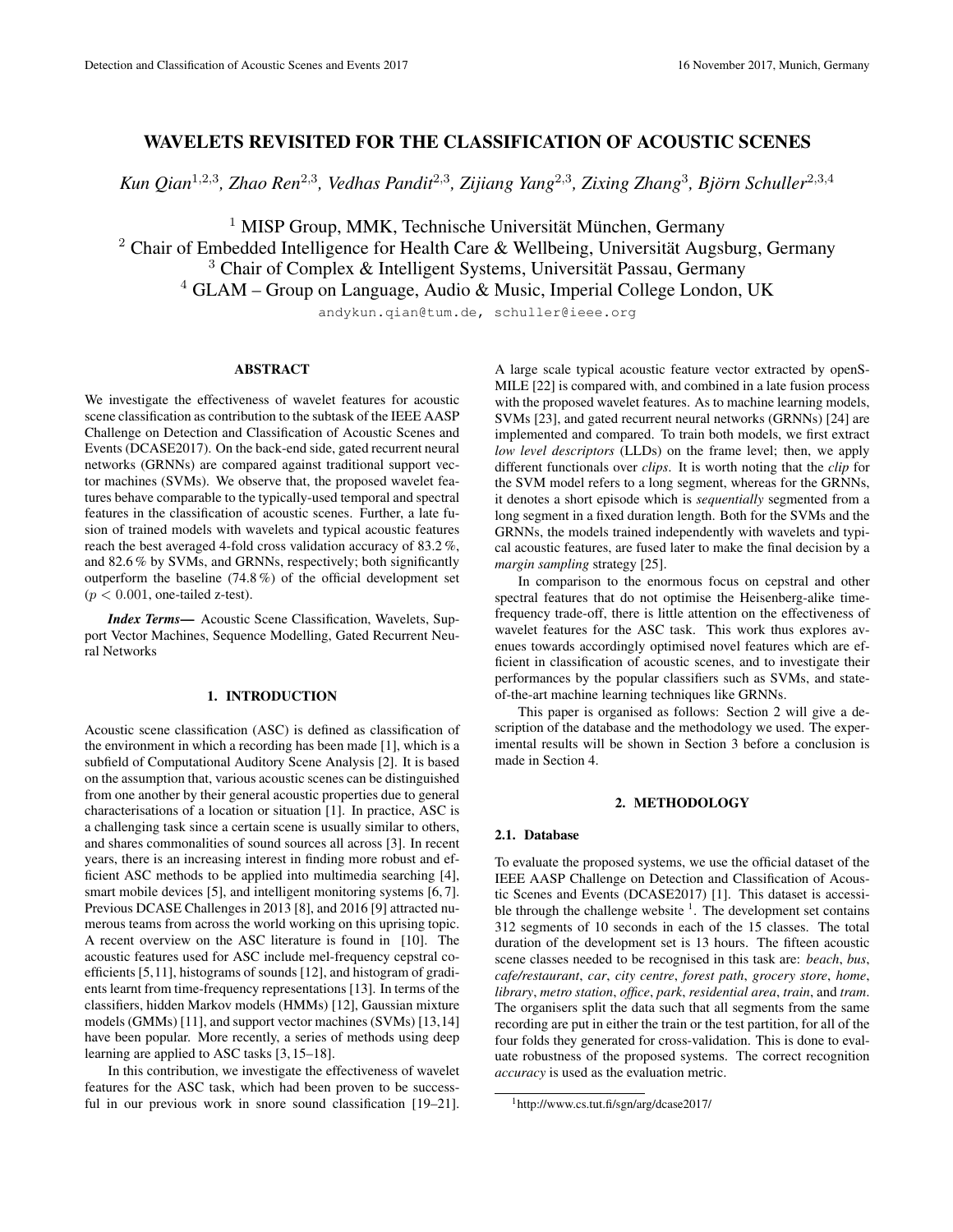| Table 1: Parametres for wavelet features. |  |
|-------------------------------------------|--|
|                                           |  |

|       | <b>Wavelet Function</b> | $J_{\rm max}$ | $#$ of LLDs |
|-------|-------------------------|---------------|-------------|
| WPTE. | 'rbio3.3'               |               | 255         |
| WEF   | ʻdh7'                   |               | 287         |

# 2.2. Wavelet Features

We earlier introduced wavelet features into the area of snore sound classification in [19]. Wavelets were found to be effective in localising different snore sounds, and performed better than the other widely-used spectral feature-types such as *mel-frequency cepstral coefficients*, *formants*, *fundamental frequency*, etc. One most recent work on deep wavelet features for ASC was presented in [26]. Firstly, we use the wavelet packet transform energy (WPTE) feature extracted by wavelet packet transformation (WPT) [27]. In contrast to the discrete wavelet transformation (DWT) [28], WPT further decomposes 'detail' components to obtain their own 'approximation'. We use the normalised bank filter energy in [29] as our WPTE LLDs, which is defined as:

$$
\mathbf{E}_{\Omega_{j,k}} = \log \sqrt{\frac{\sum_{n=1}^{N_{j,k}} (\mathbf{w}_{j,k,n})^2}{N_{j,k}}},
$$
(1)

where  $\mathbf{w}_{j,k,n}$  are the coefficients calculated by WPT from the analysed signal at the subspace  $\Omega_{j,k}$ .  $N_{j,k}$  is the total number of wavelet coefficients in the  $k$ -th subband at the  $j$ -th decomposition level. The scale of k is  $0, 1, 2, \ldots, 2^{j} - 1$ . Totally,  $2^{J_{max}+1} - 1$ WPTE based LLDs are generated. The  $J_{max}$  is the maximum level for wavelet decomposition by a certain *wavelet function*.

In addition, another wavelet feature set based on DWT is defined as:

$$
\widetilde{\mathbf{E}}_{\Omega_j} = \frac{(\mathbf{w}_j)^2}{\sum_{j=1}^{J_{max}} (\mathbf{w}_j)^2} \times 100,
$$
\n(2)

where  $w_i$  are the coefficients generated by DWT at the j-th decomposition level. Furthermore, the *mean*, *variance*, *waveform length* (the sum of the absolute differences), and *entropy* are calculated from the vector (see Eq. 2) as LLDs. In total, for a  $j$ -th decomposition of DWT, this procedure generates  $4 \times (J_{max} + 1)$  LLDs.

We combine the features extracted according to Eq. 1 with Eq. 2, and refer to them as wavelet energy features (WEFs) as in [21]. Subsequently, four statistical *functionals*, i. e., *maximum*, *mean*, *minimum*, and *bias* of the estimated linear regression on the frame-level features are applied to the LLDs of WPTE, and WEF. These four selected *functionals* are shown to be efficient in [21]. The *wavelet function* was selected empirically based on initial experiments, which are shown in Table 1, where the  $J_{max}$  and dimensions of LLDs of wavelets are included as well. The wavelet function names and the decomposition scripts are based on the Wavelet Toolbox<sup>2</sup> of Matlab by MathWorks.

### 2.3. Temporal and Spectral Features

We use our toolkit openSMILE [22] to extract the large scale temporal and spectral features, which has been proven to be efficient on the ASC task in DCASE2016 [3]. In this study, we chose the INTERSPEECH ComParE feature set [30]. This feature set contains the 'usual suspects' of most popular acoustic features like *melfrequency cepstral coefficient* (MFCC), *root mean square* (RMS)

| Table 2: COMPARE acoustic feature set: 65 low-level descrip-  |
|---------------------------------------------------------------|
| tors (LLDs). MFCC: Mel-Frequency Cepstral Coefficient; RASTA: |
| Relative Spectral Transform; HNR: Harmonics to Noise Ratio;   |
| RMS: Root Mean Square. Refer to [31] for more details.        |

| 55 spectral LLDs                                       | Group         |
|--------------------------------------------------------|---------------|
| $MFCC$ 1-14                                            | Cepstral      |
| Psychoacoustic sharpness, harmonicity                  | Spectral      |
| RASTA-filt. aud. spect. bds. 1-26 (0-8 kHz)            | Spectral      |
| Spectral energy 250-650 Hz, 1 k-4 kHz                  | spectral      |
| Spectral flux, centroid, entropy, slope                | Spectral      |
| Spectral Roll-Off Pt. 0.25, 0.5, 0.75, 0.9             | Spectral      |
| Spectral variance, skewness, kurtosis                  | spectral      |
| <b>6 voicing related LLDs</b>                          | Group         |
| $F_0$ (SHS and Viterbi smoothing)                      | Prosodic      |
| Probability of voicing                                 | Voice quality |
| log HNR, jitter (local and $\delta$ ), shimmer (local) | Voice quality |
| <b>4 energy related LLDs</b>                           | Group         |
| RMS energy, zero-crossing rate                         | Prosodic      |
| Sum of auditory spectrum (loudness)                    | Prosodic      |
| Sum of RASTA-filtered auditory spectrum                | Prosodic      |

energy, *harmonics to noise ratio* (HNR), and others. The LLDs are presented in Table 2, and some statistical *functionals* are applied to these LLDs, which generate 6 373 features in total from one audio sample. Details of the features can be found in [31].

#### 2.4. Support Vector Machines

As a popular classifier, SVMs [23] are chosen as the baseline learning models in our experiments. Both the wavelet features and the ComParE features are fed into SVM models in the format as *functionals*. The original feature values are standardised before the training phase, and the information of the *training* sets are applied to the *test* sets.

# 2.5. Gated Recurrent Neural Networks

Zöhrer et al. introduced gated recurrent neural networks (GRNNs) for the ASC task in [32]. GRNNs are built with blocks of gated recurrent units (GRUs, see Figure 1) [24], which is a simple alternative to long short term memory networks (LSTMs) [33]. GRNNs and LSTMs share the common characteristic of learning temporal information from the sequence as recurrent neural networks (RNNs) [34]. In particular, GRNNs need fewer parameters than LSTMs, when reaching a comparable performance. Figure 1 shows the flow diagram of one GRU in which the *z*, and *r* are *update*, and *reset* gates, governing the network to learn temporal information from an input sequence. Details on GRNNs can be found, e. g., in [24].

When feeding features to GRNNs, our first step is to segment the audio file (of 10 seconds) into *episodes* (of 1 second) sequenced by time steps of 0.5 seconds. Then, the features are extracted from the *episodes* in the format of *functionals*. Finally, features (standardised) are fed into GRNNs as the same index in the sequence of *episodes*.

#### 2.6. Decision Fusion

To improve the efficiency and robustness of our proposed systems, we use a decision fusion process (see Figure 2) for combining mod-

<sup>2</sup>http://www.mathworks.com/products/wavelet/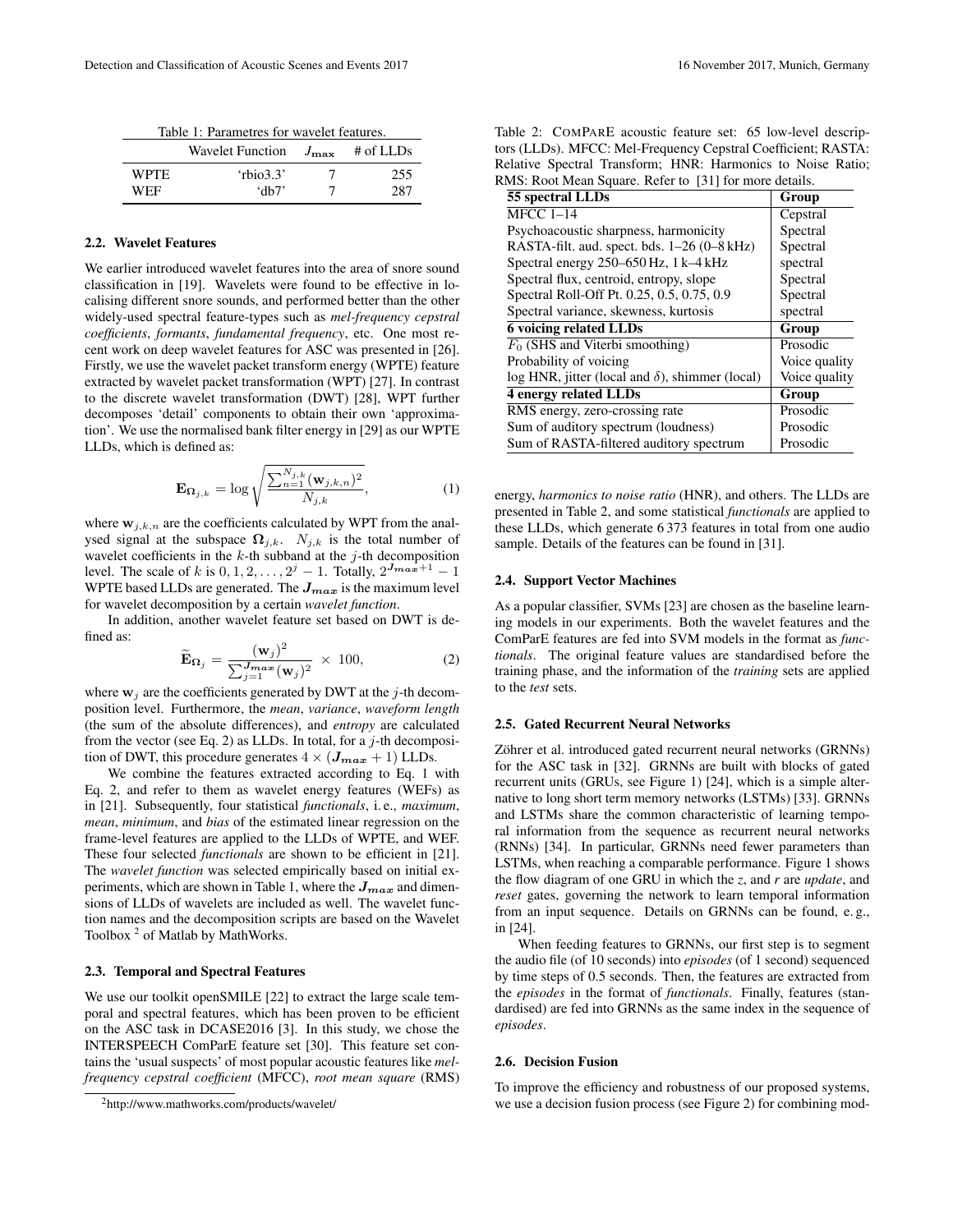

Figure 1: Diagram of a Grated Recurrent Unit (refer to [24] for more details).

els trained independently on varied feature sets. A *margin sampling value* (MSV) is defined as the difference between the first and second largest *posteriori probabilities* estimated by the trained classifier for the given test sample [25]. The final label will be given by the model which has the maximum *MSV* for the given test sample, which means this model is more 'confident' than others when making this decision.

### 3. EXPERIMENTS

### 3.1. Setup

The SVM models are implemented by the toolkit LIBSVM [35]. We select the SVMs with a *linear kernel*, and the complexity value  $C$  is optimised by searching within the grids spanned by  $10^{-5}$ ,  $10^{-4}$ ,  $10^{3}$ , ...,  $10^{3}$ ,  $10^{4}$ ,  $10^{5}$ . The GRNNs models are implemented by TensorFlow<sup>3</sup>. We use a two-layer (120-60) GRNNs structure, and empirically set the *learning rate*, the *drop out rate*, and the *epoch* as 0.0002, 0.1, and 50 respectively. The LLDs are extracted from the frame-level of the audio signals within a frame length of 40 ms, and an overlap of 20 ms as the set in the official baseline [1]. We combine predictions given independently using different features; the final decision is made by considering the *margin sampling* strategy mentioned in Section 2.6.

## 3.2. Results

We can see from both Tables 3 and 4 that, wavelet features (WPTE, WEF) are comparable to ComParE features for the ASC task in this study. Among wavelets, WEFs perform slightly better than WPTE (77.8 % vs 75.7 % on SVMs, and 76.0 % vs 72.6 % on GRNNs). Furthermore, by combining the models trained by wavelets, the final performance can be improved. In particular, by a late fusion of ComParE features with wavelet features, both models (SVMs and GRNNs) can reach an averaged accuracy of more than 81.0 %, which significantly ( $p < 0.05$ , one-tailed z-test [36]) outperforms the best performance (77.9 %) achieved by the model (SVMs) trained with a single feature set (ComParE). SVMs lead to a slightly better performance than GRNNs considering the overall best performance (83.2 % vs 82.6 %). Both methods considerably outperform the official baseline (74.8 %) at a significance level of  $p < 0.001$  in a one-tailed z-test.

Table 5, and Table 6 show the confusion matrices of the two best-performing systems using SVMs, and GRNNs respectively. It

Table 3: Performance comparison obtained by different feature sets applied to the original segments (of 10 seconds). Classifier: Support Vector Machines (SVMs) with *linear kernel*. *C*-value is set to 0.01, 10 and 0.1 for ComParE, WPTE, and WEF, respectively. All the models are trained independently, and combined to make the final decision by *margin sampling values* generated by each model.

| accuracy $[\%]$  | Fold 1 | Fold2 | Fold3 | Fold4 | Mean |
|------------------|--------|-------|-------|-------|------|
| ComParE          | 76.8   | 76.8  | 75.7  | 82.5  | 77.9 |
| <b>WPTE</b>      | 76.1   | 75.9  | 72.8  | 78.3  | 75.7 |
| <b>WEF</b>       | 79.9   | 79.0  | 75.2  | 77 1  | 778  |
| ComParE+WPTE     | 80.6   | 82.3  | 79.9  | 85.5  | 82.1 |
| ComParE+WEF      | 82.3   | 83.9  | 81.7  | 83.7  | 82.9 |
| WPTE+WEF         | 80.1   | 798   | 76.4  | 80.0  | 791  |
| ComParE+WPTE+WEF | 82.4   | 839   | 817   | 847   | 83.2 |

Table 4: Performance comparison between different feature sets (*Sequentially Learnt*). Classifier: Gated Recurrent Neural Networks (GRNNs). The GRNNs are structured as two-layer (120-60) topology, *learning rate*: 0.0002, *drop out rate*: 0.1, *epoch*: 50 for both ComParE, WPTE, and WEF. All models are trained independently, and combined to make the final decision by *margin sampling values* generated by each model.

| accuracy $[\%]$  | Fold1 | Fold2 | Fold3 | Fold4 | Mean |
|------------------|-------|-------|-------|-------|------|
| ComParE          | 79.3  | 74.8  | 77.0  | 81.0  | 78.0 |
| <b>WPTE</b>      | 73.6  | 71.8  | 71.1  | 74.1  | 72.6 |
| <b>WEF</b>       | 77 7  | 76.6  | 73.1  | 76.8  | 76.0 |
| ComParE+WPTE     | 82.1  | 79.0  | 80.1  | 84.8  | 81.5 |
| ComParE+WEF      | 83.2  | 81.2  | 81.3  | 84.7  | 82.6 |
| WPTE+WEF         | 78.5  | 77.2  | 74.3  | 77 6  | 76.9 |
| ComParE+WPTE+WEF | 82.6  | 81.8  | 81.0  | 85.0  | 82.6 |

is common for both SVMs and GRNNs that, some acoustic scenes like *office* and *metro station* are recognised with a high accuracy, while others like *park*, *residential area*, and *train* are difficult to be distinguished. The SVMs considerably outperform the GRNNs in classifying *city centre*, *park*, *residential area*, and*train* while the GRNNs perform better at classifying *beach* than the SVMs.

Note that, in our experiments, we intended to combine the best two models, i. e., SVMs and GRNNs trained with wavelets and ComParE features. However, the result (73.1 %) is below the achieved best performances – in fact even lower than the official baseline. One of the possible future directions is to find an efficient way to fuse the various well-trained models preserving their strengths more efficiently.

Overall, the proposed wavelet features can help improve the final recognition performance of the trained models. Both the two learning models (SVMs and GRNNs) were found to be efficient on the ASC task.

### 4. CONCLUSION

We found our proposed wavelet features can perform well, and help to improve the performance of typical acoustic features in classification of different acoustic scenes. Popular SVMs, and the stateof-the-art GRNNs were compared as learning algorithms. In this work, SVMs slightly outperformed GRNNs by measuring the best averaged accuracy of 4-fold cross validation on the DCASE 2017 development set (83.2 % vs 82.6 %). Both the best models significantly outperformed the official baseline (an averaged accuracy of

<sup>3</sup>https://www.tensorflow.org/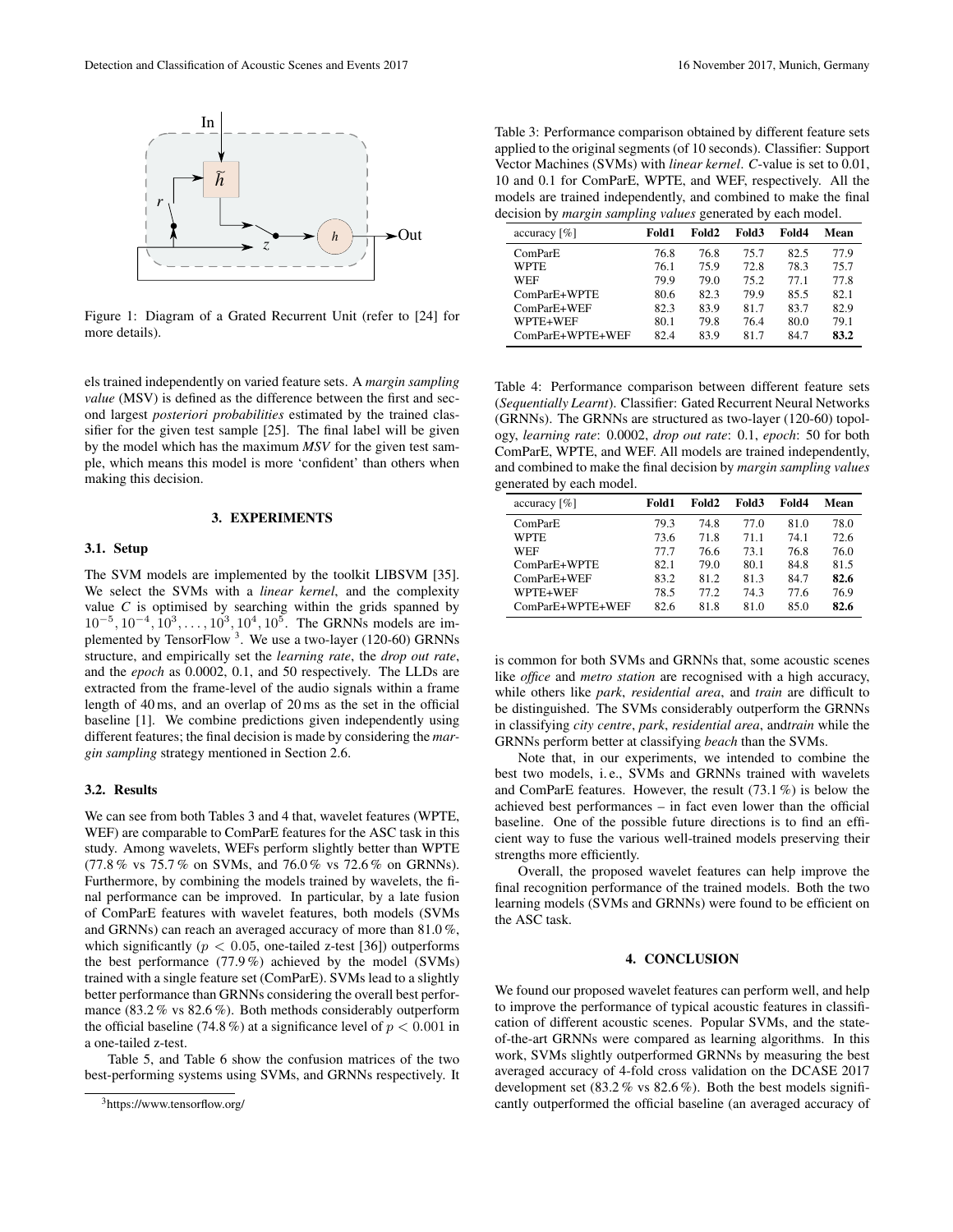

Figure 2: The diagram of a decision fusion process. The input audio files fed to SVMs, and GRNNs are original segments (of 10 seconds), and episodes (of 1 second) rowed as a sequence with time step of 0.5 second, respectively.

Table 5: Confusion matrix of the development set by decision fusion of SVMs models trained independently on the ComParE, WPTE, and WEF feature sets. Values are averaged by 4-fold cross validation on development sets.

| $Predicted -$ | $b_{\rm eq}$   | $b_{\mathcal{U}_\mathcal{S}}$ | cafe <sub>rest</sub> | $c_{\rm 3r}$ | $\mathbf{c}_{i}$ $\mathbf{c}_{e_{\mathcal{H}}}$ | $\hbar v_{\rm s}$ | groc. store    | $h_{\rm O\eta_{\rm Q}}$ | <b>Fibrary</b> | $n_{\mathrm{c}\mathrm{r}_\mathrm{O}}$ sr. | or $\hat{m}_\mathrm{Ce}$ | $pa$ k   | resid. area | $tr_{2q}$ | $\sigma_{\rm sp}$ |
|---------------|----------------|-------------------------------|----------------------|--------------|-------------------------------------------------|-------------------|----------------|-------------------------|----------------|-------------------------------------------|--------------------------|----------|-------------|-----------|-------------------|
| beach         | 61             | $\Omega$                      | $\Omega$             | 1            | 4                                               | $\mathfrak{D}$    | 1              | 1                       | $\theta$       | $\overline{0}$                            | $\overline{0}$           | 3        | 6           | $\theta$  | 1                 |
| bus           | 0              | 71                            | 0                    | 3            | $\theta$                                        | $\Omega$          | $\Omega$       | $\Omega$                | $\theta$       | $\theta$                                  | $\theta$                 | 1        | $\theta$    | 1         | 3                 |
| cafe/rest.    | $\theta$       | 0                             | 63                   | $\Omega$     | 0                                               | 0                 | 3              | 5                       | 1              | $\overline{c}$                            | $\overline{c}$           | 1        | 1           | 1         | 1                 |
| car           | $\theta$       | 1                             | 0                    | 71           | $\Omega$                                        | 0                 | 0              | $\Omega$                | $\theta$       | $\theta$                                  | $\theta$                 | 1        | $\theta$    | 2         | 5                 |
| city cent.    | 0              | $\theta$                      | 1                    | 0            | 73                                              | 0                 | 0              | $\theta$                | $\theta$       | $\theta$                                  | $\theta$                 | 1        | 3           | 0         | 0                 |
| forest path   | 1              | $\theta$                      | 1                    | $\Omega$     | 0                                               | 66                | $\Omega$       | っ                       | $\theta$       | 1                                         | $\overline{c}$           | 1        | 5           | 1         | 0                 |
| groc. store   | 1              | $\Omega$                      | 3                    | $\theta$     | $\theta$                                        | 0                 | 65             | 3                       | $\Omega$       | 6                                         | $\theta$                 | $\theta$ | 1           | 0         | 0                 |
| home          | $\overline{c}$ | $\theta$                      | 1                    | $\Omega$     | $\theta$                                        | $\mathfrak{D}$    | 0              | 57                      | Δ              | 1                                         | $\overline{4}$           | $\theta$ | $\theta$    | 0         | $\Omega$          |
| library       | 1              | $\theta$                      | $\theta$             | $\theta$     | $\theta$                                        | 1                 | $\theta$       | 5                       | 61             | $\mathfrak{D}$                            | $\mathbf{3}$             | $\theta$ | 3           | 3         | $\theta$          |
| metro st.     | 0              | $\theta$                      | 1                    | $\theta$     | $\theta$                                        | 0                 | $\overline{c}$ | $\Omega$                | $\overline{c}$ | 73                                        | 1                        | $\theta$ | $\theta$    | 0         | $\Omega$          |
| office        | 0              | $\theta$                      | $\theta$             | $\theta$     | $\theta$                                        | 1                 | $\theta$       | 3                       | $\theta$       | 0                                         | 75                       | $\Omega$ | 0           | $\Omega$  | 0                 |
| park          | $\overline{c}$ | $\theta$                      | 1                    | $\theta$     | $\overline{c}$                                  | 1                 | 0              | $\theta$                | 1              | $\theta$                                  | $\Omega$                 | 57       | 13          |           | 0                 |
| resid. area   | 3              | $\theta$                      | 1                    | $\theta$     | $\overline{c}$                                  | 2                 | 0              | $\Omega$                | $\theta$       | $\theta$                                  | $\theta$                 | 11       | 59          | Ω         | 0                 |
| train         | $\overline{c}$ | $\mathbf{3}$                  | 3                    | 1            | 3                                               | $\Omega$          |                | $\Omega$                | 1              | 1                                         | $\theta$                 | $\theta$ | $\Omega$    | 57        | 8                 |
| tram          | $\overline{c}$ | 1                             | 1                    |              | $\Omega$                                        | 0                 |                | $\Omega$                | $\Omega$       | 1                                         | $\theta$                 | $\theta$ | $\theta$    | 5         | 67                |

74.8 %,  $p < 0.001$ , one-tailed z-test). Some acoustic scenes, e.g., *park*, *residential area*, and *train* are difficult to be distinguished in our study. In future works, we will focus on feature selection and enhancement.

# 5. ACKNOWLEDGMENT



This work was partially supported by the China Scholarship Council (CSC), the European Union's Seventh Framework under grant agreements No. 338164 (ERC StG iHEARu), and the EU's Horizon 2020 Programme through the Innovation Action No. 645094 (SEWA).

### 6. REFERENCES

[1] A. Mesaros, T. Heittola, A. Diment, B. Elizalde, A. Shah, E. Vincent, B. Raj, and T. Virtanen, "DCASE 2017 challenge Table 6: Confusion matrix of the development set by decision fusion of GRNN models trained independently on ComParE, WPTE, and WEF feature sets. Values are averaged by 4-fold cross validation on development sets.

| $Predicted ->$ | $b_{\mathrm{Eq}_C \hspace{-3pt}/_{\text{Eq}}}$ | $b_{\mathcal{U}_S}$ | cafe/rest      | $c_{\rm 3}$    | $c_{i\!f\!y}c_{\rm eq\!f\!f}$ | forest path | groc. store    | $h_{0\eta_{\mathbb{R}}}$ | library        | $n_{\mathrm{c}t_{\mathrm{r}}}$ | or $\hat{m}_\mathrm{Ce}$ | Pa             | resid. area    | train    | $\sigma_{\rm sp}$ |
|----------------|------------------------------------------------|---------------------|----------------|----------------|-------------------------------|-------------|----------------|--------------------------|----------------|--------------------------------|--------------------------|----------------|----------------|----------|-------------------|
| beach          | 68                                             | 0                   | $\theta$       | $\Omega$       | $\overline{c}$                | 1           | $\Omega$       | 1                        | $\theta$       | $\theta$                       | $\overline{0}$           | $\overline{c}$ | $\overline{4}$ | $\theta$ | 1                 |
| bus            | 0                                              | 74                  | $\Omega$       | 1              | $\theta$                      | $\theta$    | 0              | 1                        | 0              | $\theta$                       | $\theta$                 | $\Omega$       | $\Omega$       | 2        | 1                 |
| cafe/rest.     | 0                                              | $\Omega$            | 59             | $\theta$       | 1                             | 0           | 6              | 5                        | 1              | 1                              | $\overline{2}$           | $\Omega$       | $\Omega$       | 0        | 3                 |
| car            | 0                                              | 1                   | 0              | 74             | $\Omega$                      | 0           | 0              | $\Omega$                 | 0              | $\theta$                       | $\Omega$                 | $\Omega$       | $\Omega$       | 1        | 3                 |
| city cent.     | 0                                              | 0                   | $\theta$       | $\theta$       | 66                            | $\Omega$    |                | $\Omega$                 | $\theta$       | 1                              | $\theta$                 | $\overline{c}$ | 8              | 0        | $\Omega$          |
| forest path    | 1                                              | $\Omega$            | 1              | $\Omega$       | 3                             | 71          | Ω              | $\Omega$                 | $\Omega$       | $\Omega$                       | $\theta$                 | $\Omega$       | $\mathfrak{D}$ | 0        | $\Omega$          |
| groc. store    |                                                | $\Omega$            | 5              | $\theta$       | $\Omega$                      | 0           | 61             | $\Omega$                 | 2              | 6                              | 1                        | 1              | $\Omega$       | 0        | 1                 |
| home           | $\Omega$                                       | $\overline{c}$      | $\overline{c}$ | $\theta$       | $\Omega$                      | $\theta$    | 1              | 61                       | 5              | $\Omega$                       | 9                        | $\Omega$       | $\Omega$       | 0        | $\Omega$          |
| library        | 1                                              | $\theta$            | 1              | $\theta$       | $\theta$                      | 3           | $\overline{c}$ | 3                        | 58             | 4                              | 3                        | $\Omega$       | 1              | 2        | $\Omega$          |
| metro st.      | 0                                              | 0                   | $\theta$       | $\theta$       | 1                             | 0           | 3              | $\Omega$                 | 4              | 71                             | $\theta$                 | $\Omega$       | $\Omega$       | 0        | $\Omega$          |
| office         | 0                                              | $\theta$            | $\theta$       | $\theta$       | $\theta$                      | 0           | $\Omega$       | $\overline{4}$           | 1              | $\theta$                       | 73                       | 0              | 0              | $\Omega$ | $\Omega$          |
| park           | 4                                              | 0                   | $\theta$       | $\theta$       | 5                             | 0           | 0              | $\Omega$                 | $\mathfrak{D}$ | $\Omega$                       | 1                        | 48             | 19             | $\Omega$ | $\Omega$          |
| resid. area    | $\mathfrak{D}$                                 | 0                   | $\theta$       | $\theta$       | 7                             | 3           | 0              |                          | 1              | 1                              | 1                        | 13             | 50             |          | $\Omega$          |
| train          | $\Omega$                                       | 7                   | 3              | $\mathfrak{D}$ | 8                             | $\Omega$    | $\Omega$       | 1                        | 1              | 1                              | $\theta$                 | $\Omega$       | 3              | 45       | 8                 |
| tram           | 0                                              | $\theta$            | 1              | $\mathfrak{D}$ | 1                             | $\theta$    | $\mathfrak{D}$ | 0                        | 0              |                                | $\Omega$                 | 1              | $\theta$       | 3        | 69                |

setup: Tasks, datasets and baseline system," in *Proc. DCASE Workshop*, Munich, Germany, 2017, in press.

- [2] D. Wang and G. J. Brown, *Computational auditory scene analysis: Principles, algorithms, and applications*. Wiley-IEEE Press, 2006.
- [3] E. Marchi, D. Tonelli, X. Xu, F. Ringeval, J. Deng, S. Squartini, and B. Schuller, "Pairwise decomposition with deep neural networks and multiscale kernel subspace learning for acoustic scene classification," in *Proc. DCASE Workshop*, Budapest, Hungary, 2016, pp. 65–69.
- [4] M. Bugalho, J. Portelo, I. Trancoso, T. Pellegrini, and A. Abad, "Detecting audio events for semantic video search," in *Proc. INTERSPEECH*, Brighton, UK, 2009, pp. 1151– 1154.
- [5] A. J. Eronen, V. T. Peltonen, J. T. Tuomi, A. P. Klapuri, S. Fagerlund, T. Sorsa, G. Lorho, and J. Huopaniemi, "Audiobased context recognition," *IEEE Transactions on Audio, Speech, and Language Processing*, vol. 14, no. 1, pp. 321– 329, 2006.